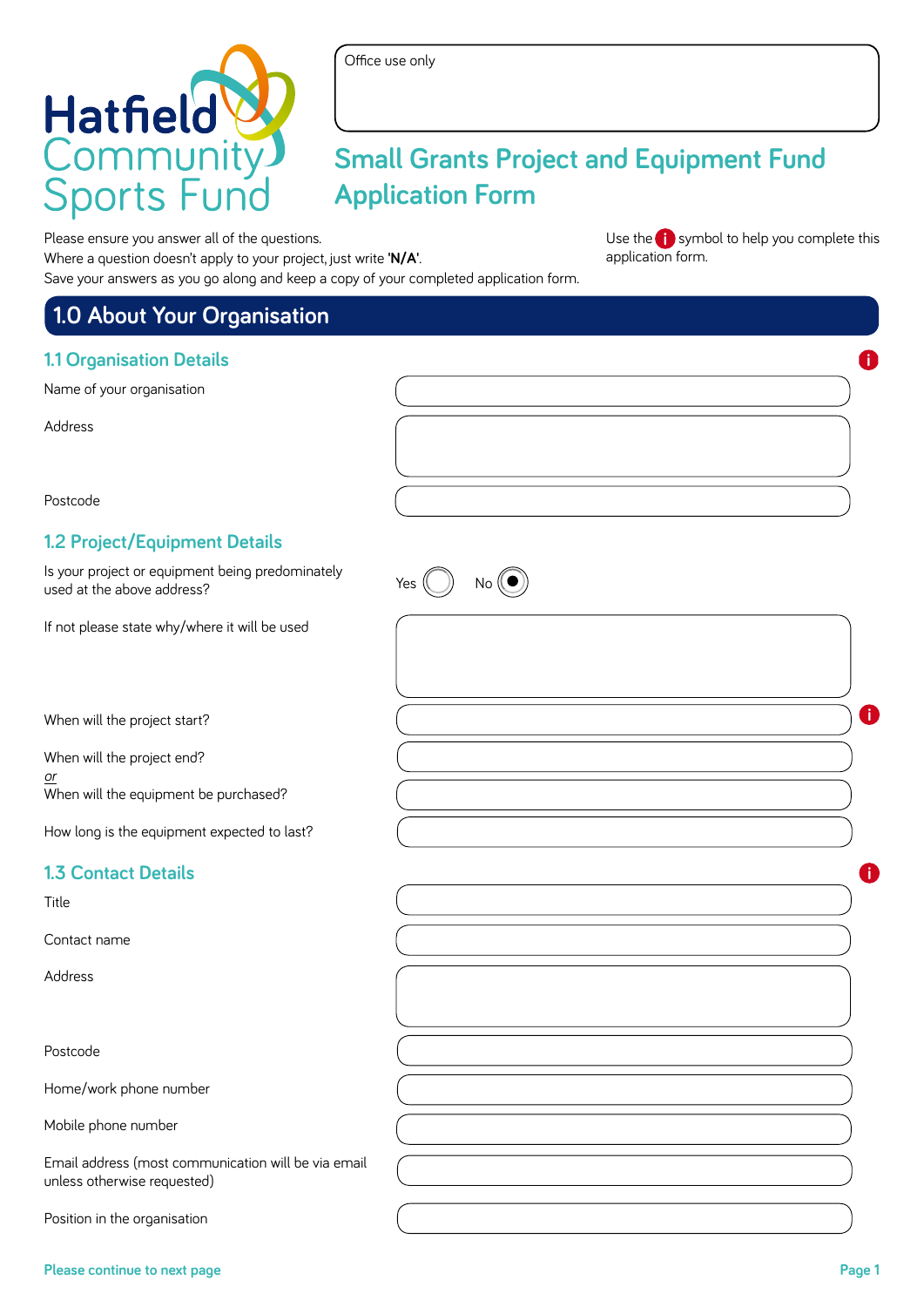# **1.4 Bank Details**

| How does the name of your organisation appear on<br>your bank account? (Please enter in full) |     |                           |
|-----------------------------------------------------------------------------------------------|-----|---------------------------|
| Name of bank/building society                                                                 |     |                           |
| Branch address                                                                                |     |                           |
| Postcode                                                                                      |     |                           |
| Account number                                                                                |     |                           |
| Sort code                                                                                     |     |                           |
| <b>1.5 Nature of Organisation</b><br>How would you describe your organisation?                |     |                           |
| Sports club - CASC registered                                                                 |     | Educational establishment |
| Sports club - charity                                                                         |     | Private sector            |
| Sports club - limited by guarantee                                                            |     | National governing body   |
| Sports club - other                                                                           |     | Other - please state      |
| Are you a profit making organisation?                                                         | Yes | No.                       |
| If 'Yes', provide details on a separate sheet                                                 |     |                           |
| Do you have a constitution?                                                                   | Yes | NO.                       |
| If 'Yes', provide a copy of this                                                              |     |                           |
| Is your organisation affiliated to a national governing<br>body?                              |     | NO.                       |
| If 'Yes' please enter details                                                                 |     |                           |
| Is your organisation affiliated to or registered with<br>any other organisation/body?         | Yes | No.                       |
| If 'Yes' please enter details                                                                 |     |                           |
| Is your organisation Club Mark accredited or<br>equivalent?                                   | Yes | No.                       |
| If 'Yes' please enter details                                                                 |     |                           |
| 1.6 Other Funding Applications:                                                               |     |                           |
| Has your organisation in the past 18 months received<br>funding from:                         |     |                           |
| Welwyn Hatfield Borough Council?<br>If 'Yes', please enter date and amount                    | Yes | No.                       |
| Hatfield Town Council?<br>If 'Yes', please enter date and amount                              | Yes | No                        |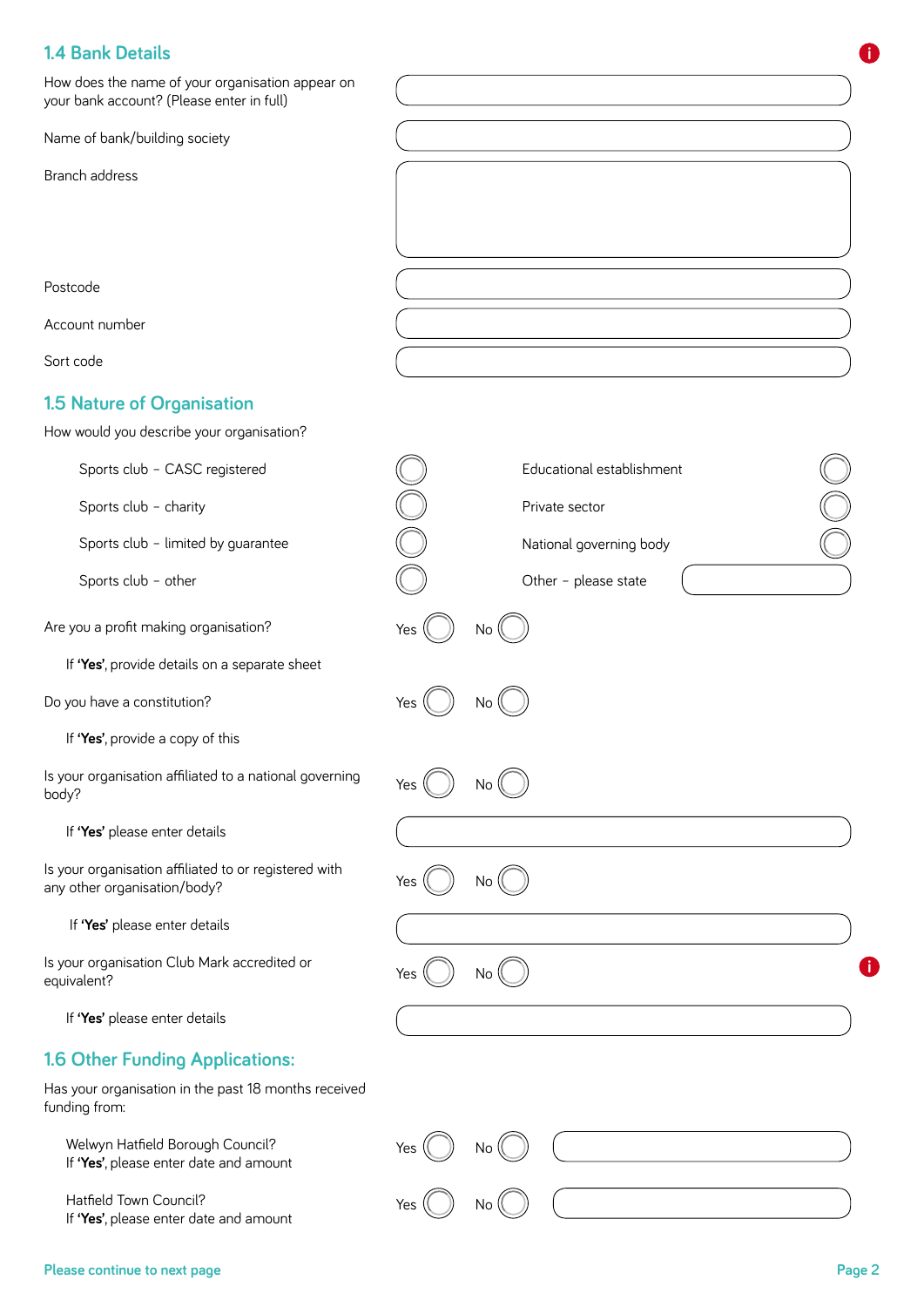#### **1.6 Other Funding Applications:**

(Continued from previous page)

In the past 12 months has your organisation:

 applied to Sport England for funding in relation to Yes  $\left(\begin{array}{c} \searrow \end{array}\right)$  No ( Yes  $($   $)$  No Yes  $\bigcup$  No Yes  $($   $)$  No

this project? If **'Yes'**, please state date funding was applied for, amount requested and if application was successful or not

 applied to your national governing body for funding in relation to this project? If **'Yes'**, please state date funding was applied for, amount requested and if application was successful or not

 applied to any other organisation for funding in relation to this project? If **'Yes'**, please state date funding was applied for, amount requested and if application was successful or not

 currently got any funding applications with any other organisation or body still pending in relation to this project? If **'Yes'**, date submitted, amount and expected date of result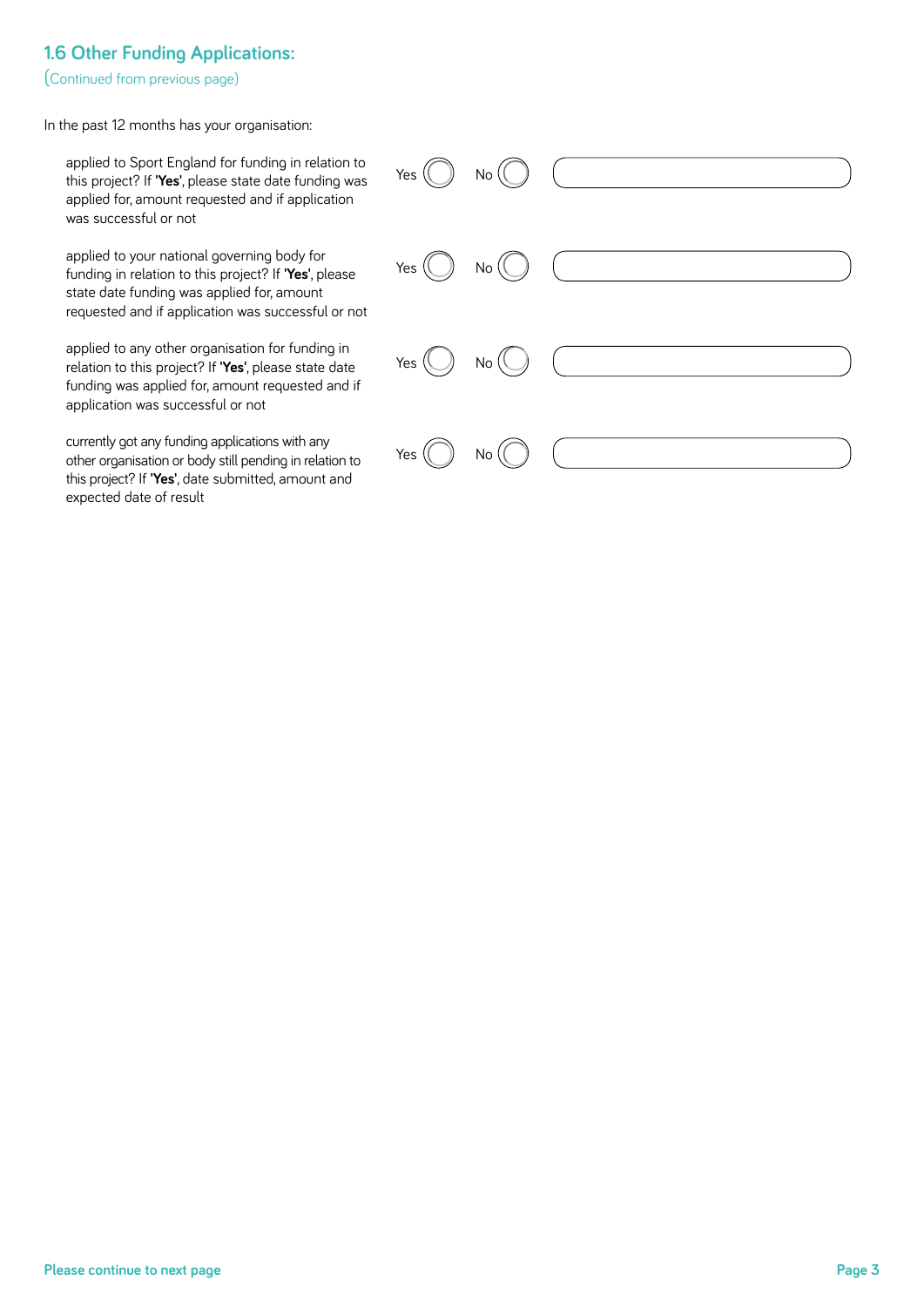# **2.0 About Your Project**

What is the name of your project?

When will the projet start?

When will the project end?

What are you planning on doing? (max 2000 characters including spaces)

What do you hope to achieve? (max 2000 characters including spaces)

Who is the project aimed at helping? (max 2000 characters including spaces)

**i**

**i**

**i**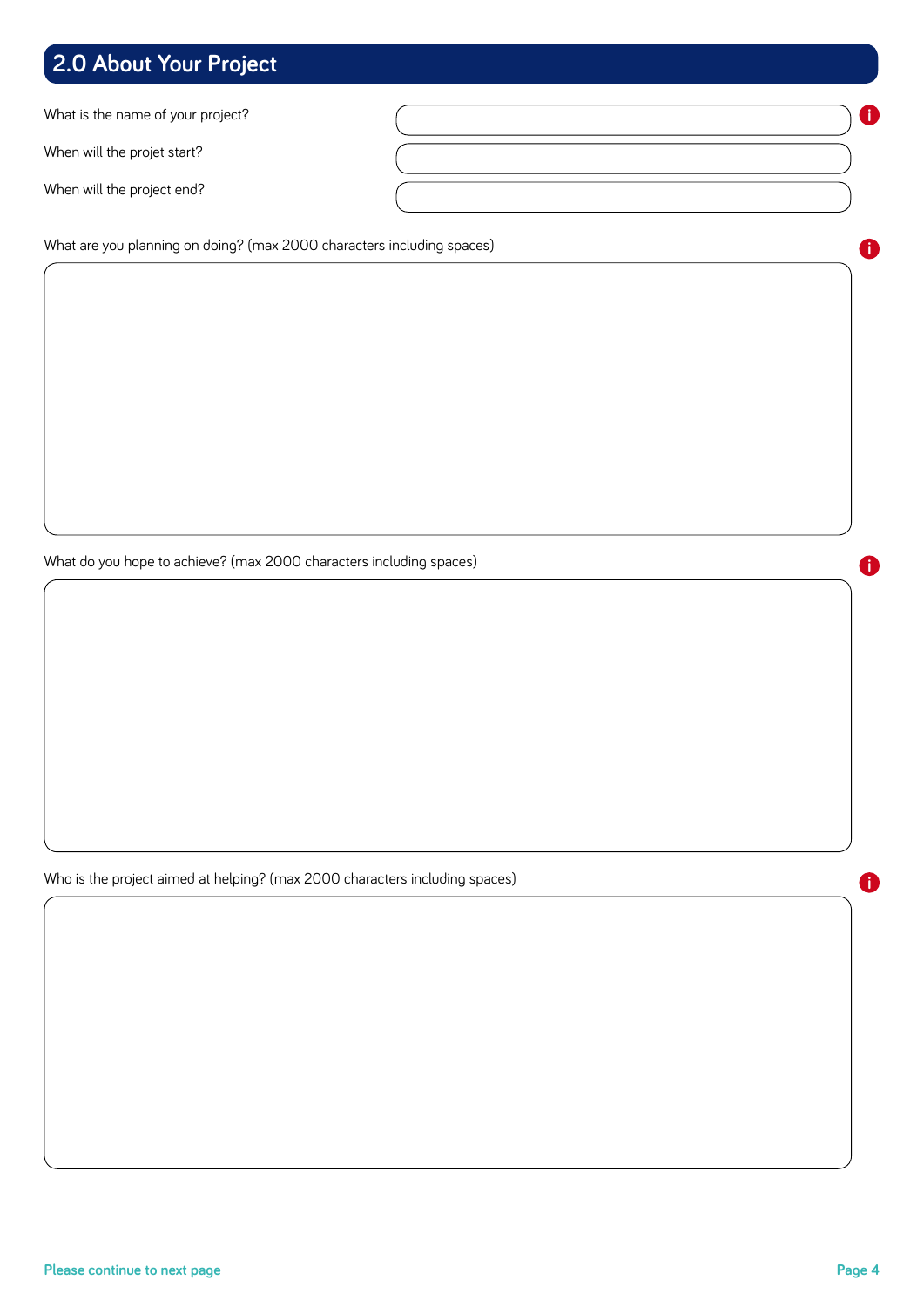# **2.0 About Your Project (continued)**

Does the project require planning permission?

How will your project be managed overall? (max 2000 characters including spaces)

How will the facility be looked after and how will you ensure that the facility is replaced after its useful life? (max 2000 characters including spaces)

**i**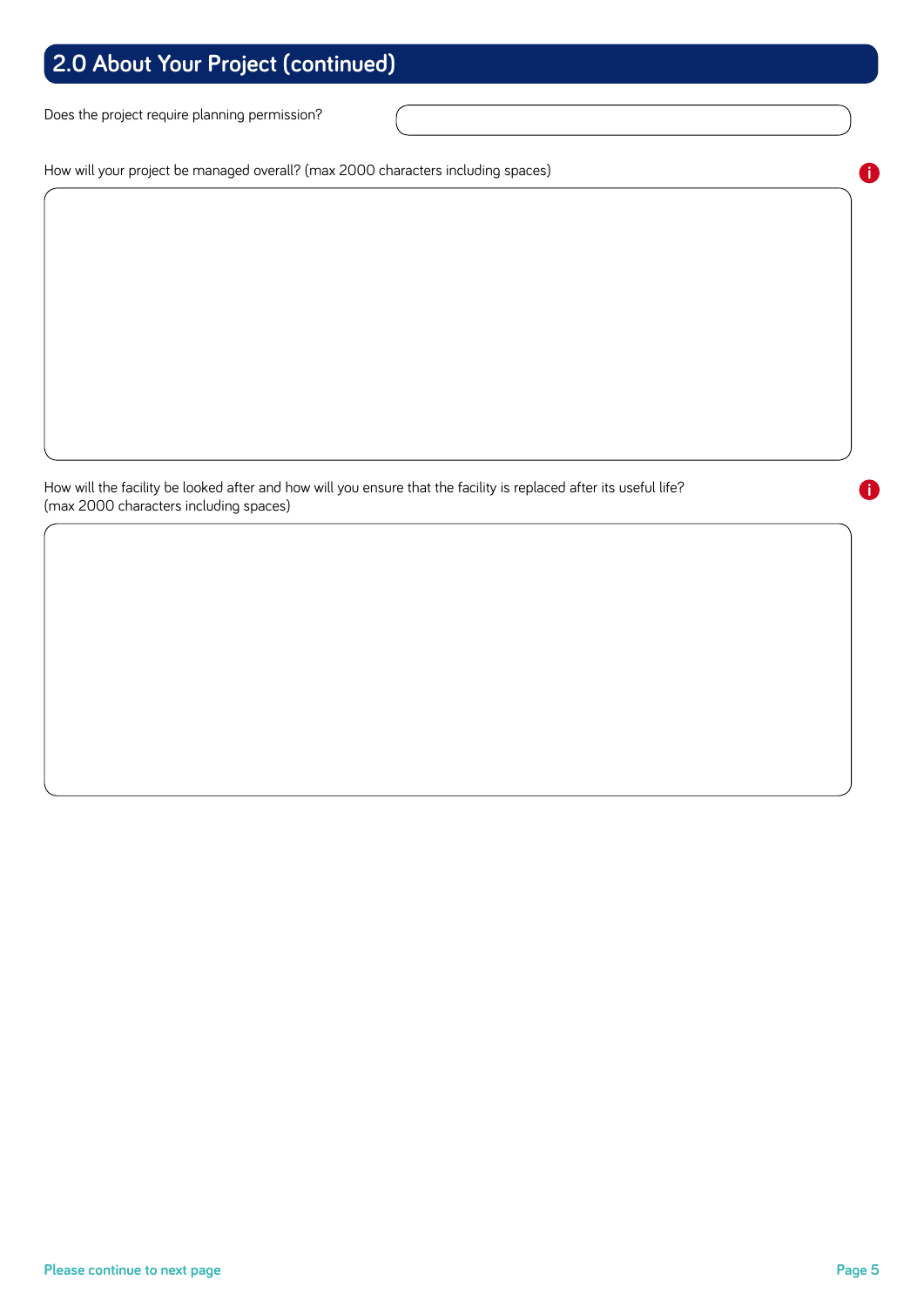# **3.0 About Your Equipment**

| What equipment are you buying?                                                         |           |                      |             |
|----------------------------------------------------------------------------------------|-----------|----------------------|-------------|
| Who is it for?                                                                         |           |                      |             |
| Team specific                                                                          |           | Disability specific  |             |
| Adults                                                                                 |           | Other - please state |             |
| Juniors                                                                                |           |                      |             |
| Why do you need it? (max 1500 characters including spaces)                             |           |                      | 0           |
|                                                                                        |           |                      |             |
|                                                                                        |           |                      |             |
|                                                                                        |           |                      |             |
|                                                                                        |           |                      |             |
|                                                                                        |           |                      |             |
|                                                                                        |           |                      |             |
| Where are you sourcing it from?                                                        |           |                      | $\mathbf 0$ |
|                                                                                        |           |                      |             |
|                                                                                        |           |                      |             |
|                                                                                        |           |                      |             |
|                                                                                        |           |                      |             |
|                                                                                        |           |                      |             |
| Does the equipment need to be insured?                                                 | Yes<br>No |                      |             |
| If 'Yes', detail should be attached about how the                                      |           |                      |             |
| organisation is paying for the insurance and the<br>cost associated to that insurance. |           |                      |             |
| Where will the equipment be stored?                                                    |           |                      |             |
|                                                                                        |           |                      |             |
|                                                                                        |           |                      |             |
|                                                                                        |           |                      |             |
|                                                                                        |           |                      |             |
|                                                                                        |           |                      |             |
|                                                                                        |           |                      |             |
| How will the equipment be looked after and how                                         |           |                      | O.          |
| will you ensure that it is replaced after its useful life?                             |           |                      |             |
|                                                                                        |           |                      |             |
|                                                                                        |           |                      |             |
|                                                                                        |           |                      |             |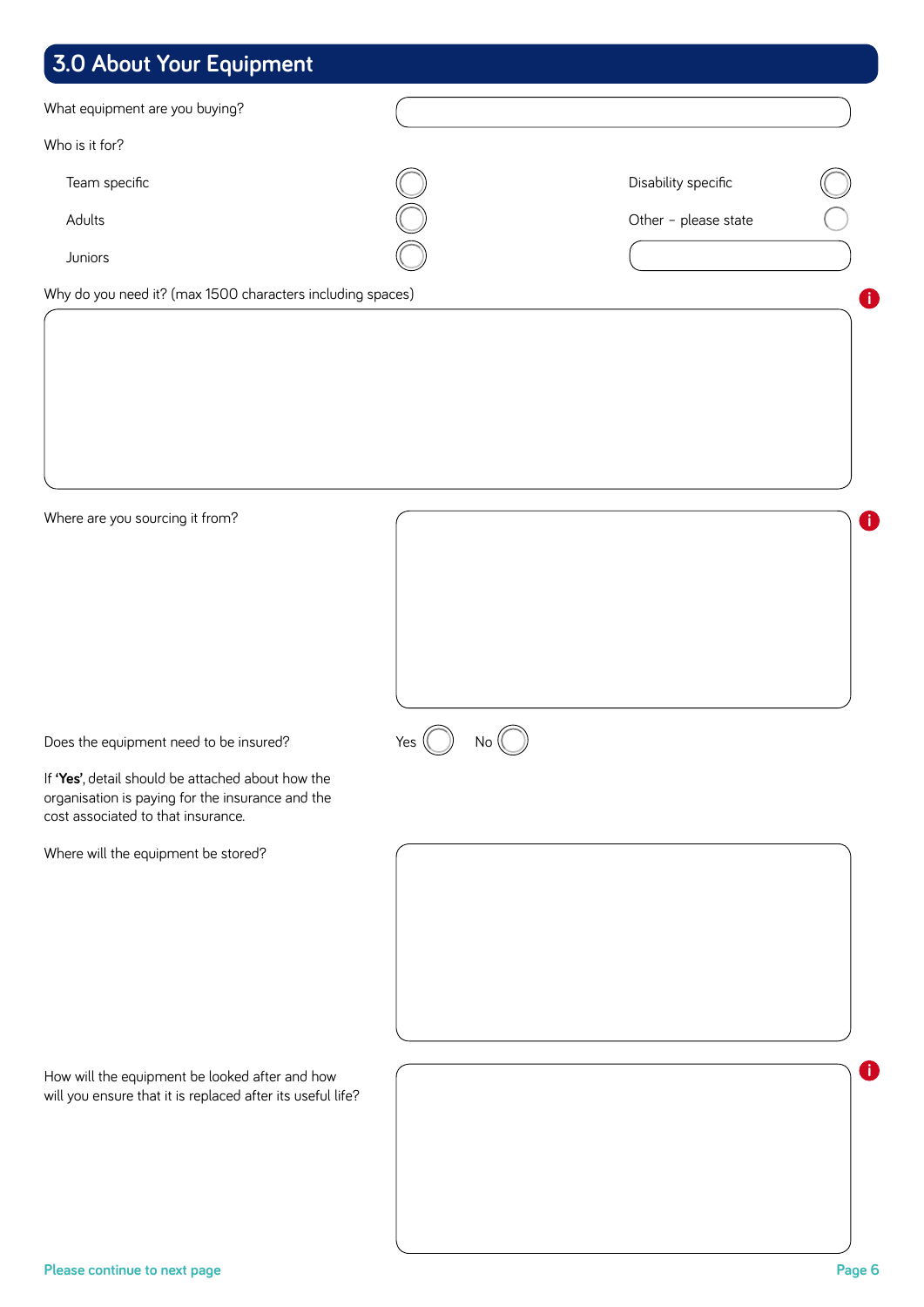# **4.0 About your Membership and Activity Programme**

#### **4.1 Sessions/Participants**

How many activity/coaching sessions do you have now compared to how many you will have after the project? (If exact figures are not available enter estimates)

|                                  | Now                               |                         |                                       | After Project Completion |                                   |                         |                                       |                    |
|----------------------------------|-----------------------------------|-------------------------|---------------------------------------|--------------------------|-----------------------------------|-------------------------|---------------------------------------|--------------------|
|                                  | Number of<br>Sessions<br>per Week | Duration of<br>Sessions | Number of<br>Participants/<br>Members | Number of<br>Teams       | Number of<br>Sessions<br>per Week | Duration of<br>Sessions | Number of<br>Participants/<br>Members | Number of<br>Teams |
| Junior<br>Male                   |                                   |                         |                                       |                          |                                   |                         |                                       |                    |
| Junior<br>Female                 |                                   |                         |                                       |                          |                                   |                         |                                       |                    |
| Junior<br>Mixed                  |                                   |                         |                                       |                          |                                   |                         |                                       |                    |
| Senior<br>Male                   |                                   |                         |                                       |                          |                                   |                         |                                       |                    |
| Senior<br>Female                 |                                   |                         |                                       |                          |                                   |                         |                                       |                    |
| Senior<br>Mixed                  |                                   |                         |                                       |                          |                                   |                         |                                       |                    |
| Junior<br>Disabled               |                                   |                         |                                       |                          |                                   |                         |                                       |                    |
| Adult<br>Disabled                |                                   |                         |                                       |                          |                                   |                         |                                       |                    |
| Junior<br><b>Ethnic Minority</b> |                                   |                         |                                       |                          |                                   |                         |                                       |                    |
| Adult<br><b>Ethnic Minority</b>  |                                   |                         |                                       |                          |                                   |                         |                                       |                    |

#### **4.2 Coaches/Instructors**

|                                                 | Now  |        | After Project Completion |        |  |
|-------------------------------------------------|------|--------|--------------------------|--------|--|
|                                                 | Male | Female | Male                     | Female |  |
| Level 1<br>Coaches/Assistants                   |      |        |                          |        |  |
| Level 2<br>Coaches                              |      |        |                          |        |  |
| Level 3<br>Coaches                              |      |        |                          |        |  |
| Qualified Disability Lead<br>Coaches/Assistants |      |        |                          |        |  |
| Leaders                                         |      |        |                          |        |  |
| First Aiders                                    |      |        |                          |        |  |
| Child Protection &<br>Vulnerable Adult Officers |      |        |                          |        |  |
| Volunteers & Officials                          |      |        |                          |        |  |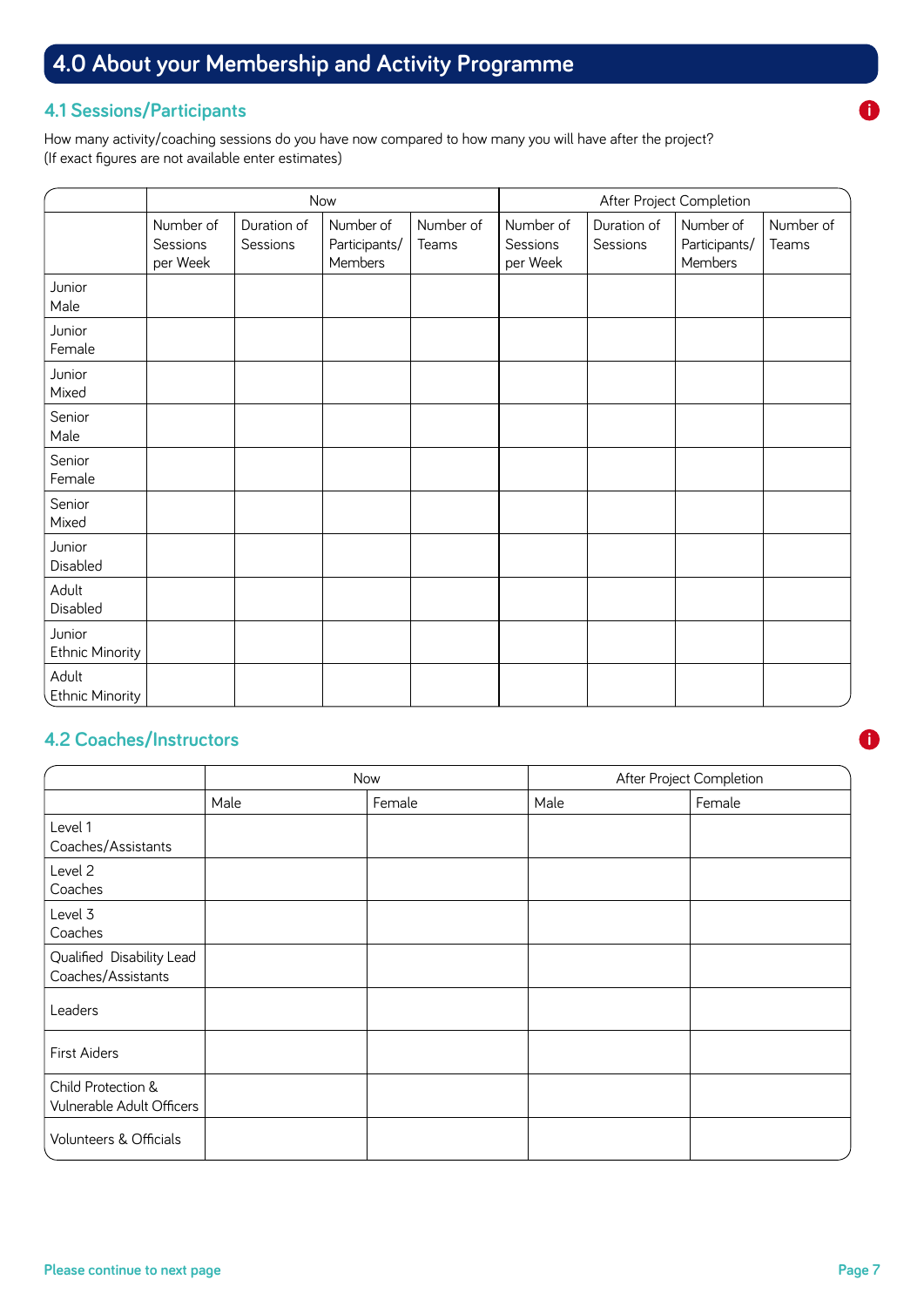# **5.0 Project Financial Details**

#### **5.1 VAT**

Are you registered for VAT?

Are you able to claim back your VAT?

#### **5.2 Project Costs**

What will the money be spent on? Please do not include any VAT you CAN reclaim in your figures below

| Project Costs (Overview)   | Total |  |
|----------------------------|-------|--|
|                            |       |  |
|                            |       |  |
|                            |       |  |
|                            |       |  |
|                            |       |  |
|                            |       |  |
|                            |       |  |
|                            |       |  |
|                            |       |  |
|                            |       |  |
| <b>Total Project Costs</b> | £     |  |

#### **5.3 Equipment Costs**

What equipment specifically will be purchased? Please do not include any VAT you CAN reclaim in your figures below

| Equipment Costs (Overview) | Total |  |
|----------------------------|-------|--|
|                            |       |  |
|                            |       |  |
|                            |       |  |
|                            |       |  |
|                            |       |  |
|                            |       |  |
|                            |       |  |
|                            |       |  |
|                            |       |  |
|                            |       |  |
| <b>Total Project Costs</b> | £     |  |

#### **5.4 Proposed Contributions**

Please show any contributions you are able to make towards the project or equipment

| $\sqrt{\mathsf{Cash}}$ in Hand        |   |
|---------------------------------------|---|
| <b>Grants from Other Sources</b>      |   |
| Sponsorship                           |   |
| In Kind Contribution                  |   |
| <b>Planned Fundraising Activities</b> |   |
| Other                                 |   |
| Total Contribution                    | 辶 |



**i**

**i**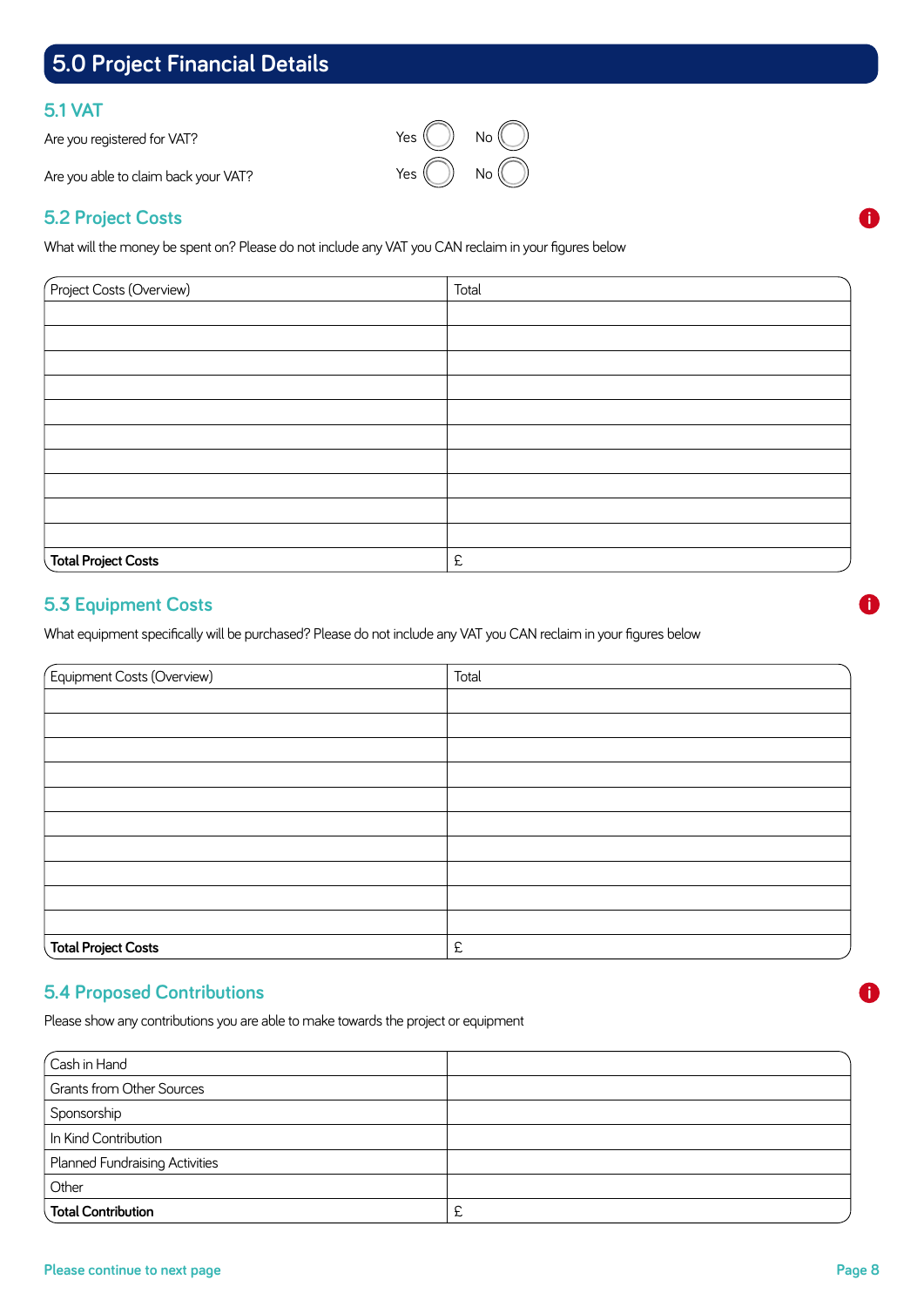#### **5.5 Grant Requested**

 $5.2 + 5.3 = \text{Total Costs}$   $\left( \begin{array}{c} 2 \\ 1 \end{array} \right)$ 

 $5.2 + 5.3$  (Total Costs) -  $5.4$  = Grant Requested  $\left( \begin{array}{c} 2 \end{array} \right)$ 

# **6.0 Market Research**

How did you find out about the fund?

Welwyn Hatfield Borough Council website

WelHat Sport website/meeting

Hatfield Town Council website

Word of mouth

Other – please state

# **7.0 Applicant's Declaration References**

Please supply details for two independent referees:

| 1 Name                   |  |
|--------------------------|--|
| Organisation             |  |
| Email address            |  |
| Daytime telephone number |  |
|                          |  |
| 2 Name                   |  |
| Organisation             |  |
| Email address            |  |
| Daytime telephone number |  |

0000

**i**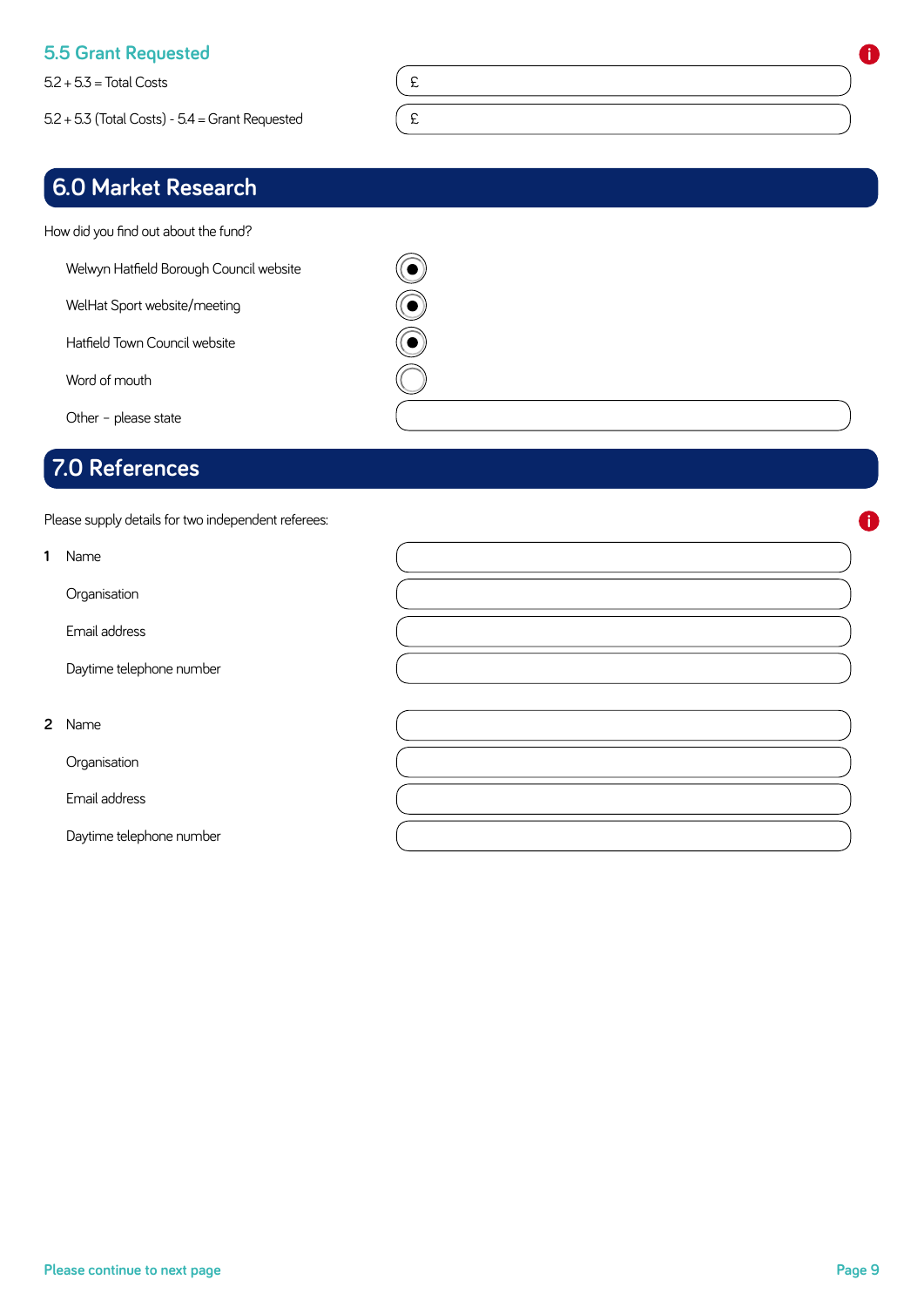# **8.0 Applicant's Declaration**

**Signatories** (the two signatories **must not** be related)

| <b>Signatories</b> (the two signatories <b>must not</b> be related) | 0 |
|---------------------------------------------------------------------|---|
| Signed                                                              |   |
| Name of primary contact                                             | 8 |
| Position in organisation                                            |   |
| Date                                                                |   |
|                                                                     |   |
| Signed                                                              |   |
| Authorised signatory                                                | 8 |
| Position in organisation                                            |   |
| Date                                                                |   |

#### Terms and Conditions

Any offer of grant made to you will be subject to the Hatfield Community Sport Terms and Conditions of Grant, a copy of which can be found on the Welwyn Hatfield Borough Council website (**www.welhat.gov.uk/hcsf**). Your Grant Application cannot be accepted until you have ticked the box to say you have read and agree to the Terms and Conditions.

**Tick this box to confirm that you have read and agree to the Terms and Conditions.** 

# **9.0 Supporting Documentation**

Please provide the following either as an email attachment or in hard copy format via the post

| Document                                                                                                    | Attached to email | Sent in post |
|-------------------------------------------------------------------------------------------------------------|-------------------|--------------|
| Organisation's constitution (if applicable)                                                                 |                   |              |
| Copy of the organisation's children and vulnerable persons policy                                           |                   |              |
| Quotation for any proposed equipment purchases (if applicable)                                              |                   |              |
| Quotation for any proposed building work (if applicable)                                                    |                   |              |
| Copies of the organisation's last 3 bank statements                                                         |                   |              |
| A copy of the organisation's last financial year end accounts, signed and audited                           |                   |              |
| Copy of any certificate indicating the organisation's Club Mark or equivalent accreditation (if applicable) |                   |              |
| Other documentation that would help support the application (if applicable)                                 |                   |              |
| Project budget                                                                                              |                   |              |
| Project delivery plan and/or business plan                                                                  |                   |              |
| Supporting letter for National Governing Body (if applicable)                                               |                   |              |
| Evidence of recent successful, in process or unsuccessful funding applications that link to this project    |                   |              |

**If you are unable to provide any of the above please state why in an accompanying letter**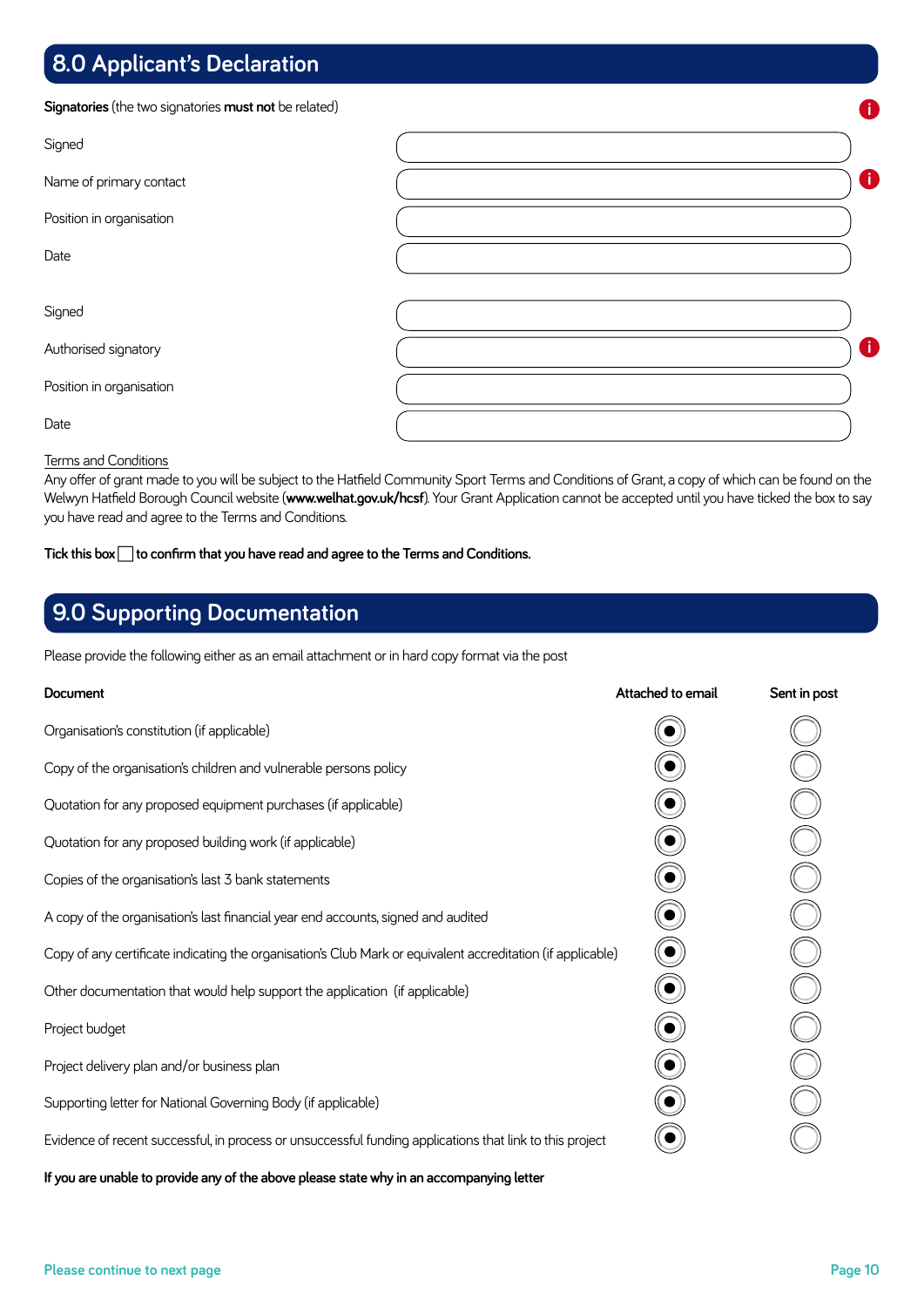# **10.0 What Happens Next?**

Before you send the form off you should check:

- That you have answered all questions and all fields are completed
- That the application is signed by authorised signatories
- That all supporting documentation is attached to your email reply along with this completed application form, or posted separately to the address below
- That you keep a copy of the application and all documents submitted with it

#### **Return your completed application form via email to: sport@welhat.gov.uk**

#### • **And either**

attach all supporting documents to your email message

• **Or** post hard copies to:

> Hatfield Community Sports Fund Community Partnerships Team Welwyn Hatfield Borough Council Campus East Welwyn Garden City AL8 6AE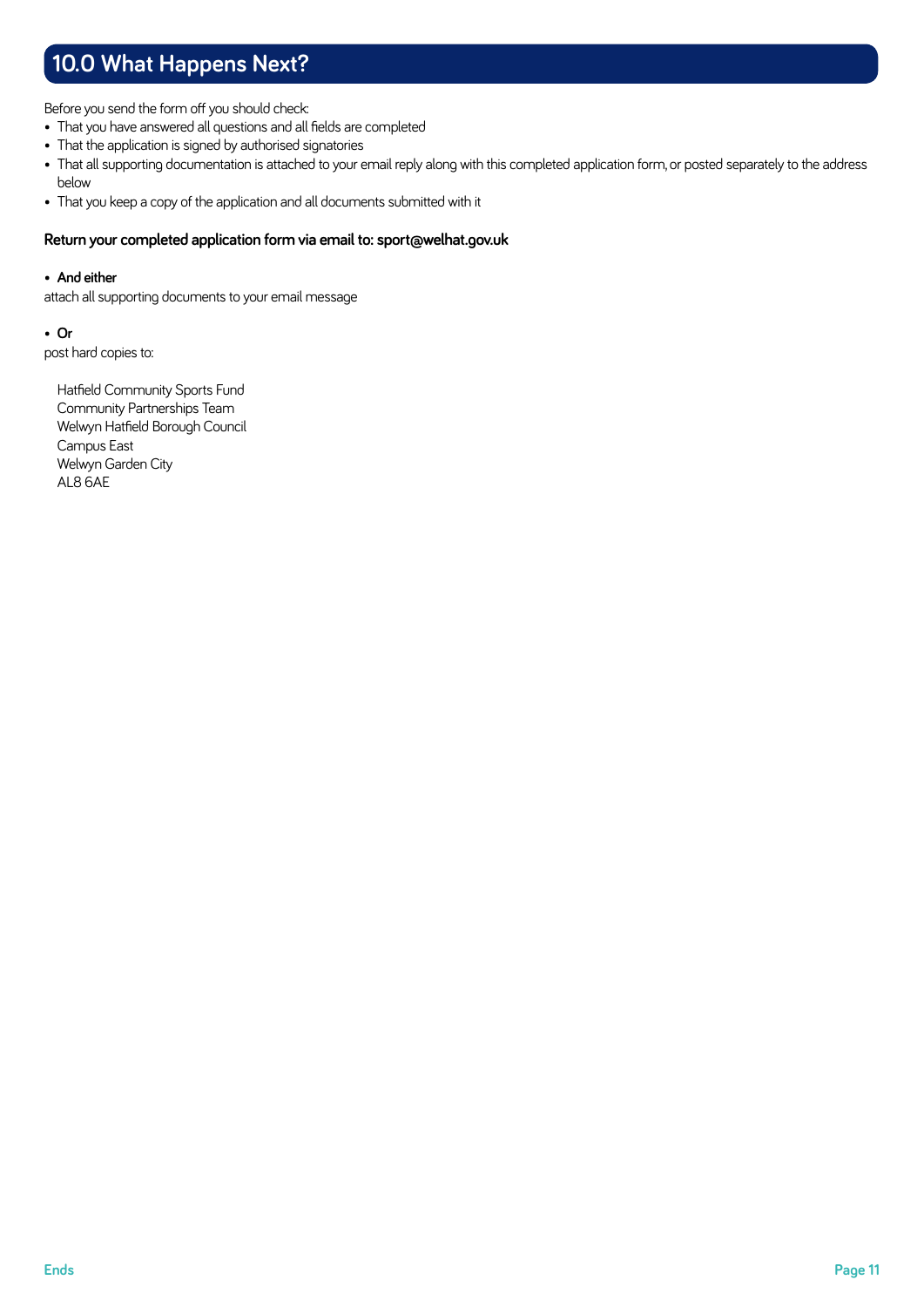# **Project and Equipment Fund Application Form – Information Guide**

# **1.0 About Your Organisation**

#### **1.1 Organisation Details**

Enter the name, registered address and postcode of the organisation/club applying for funding.

#### **1.2 Project/Equipment Details i**

Any dates entered here need only be indicative – the Board will not hold the organisation or club to these dates.

## **1.3 Contact Details i**

Enter the details of the individual who is the main contact for this application and be responsible for the delivery of the project if the application is successful. This person must be either an elected member or paid employee of the organisation/club applying for the funding.

## **1.4 Bank Details i**

Enter the bank details where the fund should be paid in to, should this application be successful.

## **1.5 Nature of Organisation (Club Mark)**

Enter the date your organisation achieved club mark status and your club mark registration number or equivalent.

# **Back to Application Form <**

# **Back to Application Form <**

# **Back to Application Form <**

# **Back to Application Form <**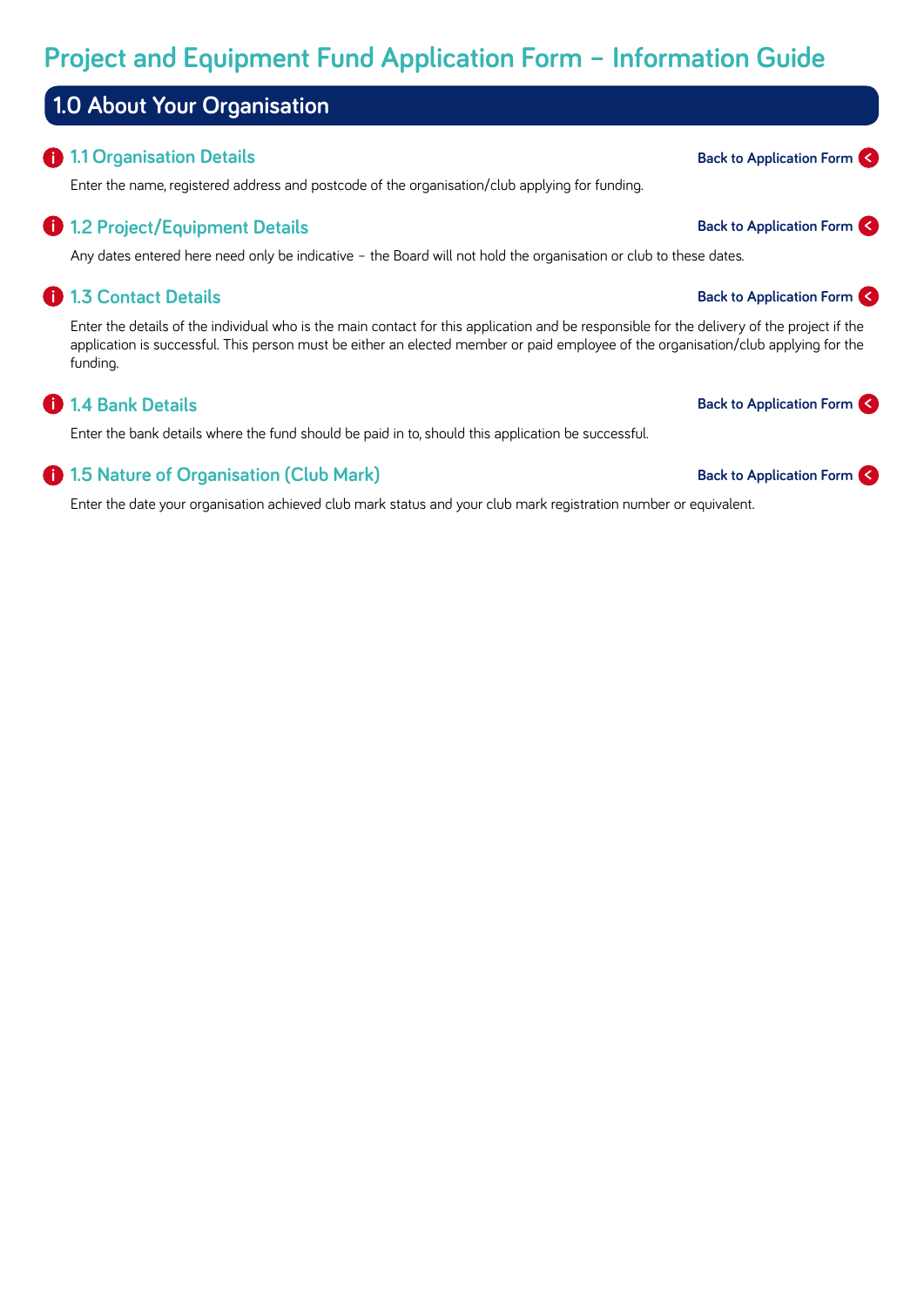# **2.0 Project Details**

#### **What are you planning on doing? i**

This is your opportunity to explain to the Board what exactly you are going to do with the funding if you are successful. Make sure you have read and understood the Fund's strategic objectives and have highlighted in detail how your project will directly support the your sport in becoming more sustainable plus one of the other three objectives. Make sure you are concise in this area of your application but use the character count wisely.

# **What do you hope to achieve? i**

Here the Board wants to hear about how your project will provide new sporting opportunities and what impact that will have on the community of Hatfield.

Make sure that you answer this question fully by explaining what your project hopes to achieve and why the project is necessary. A 'strong application' will be very clear about what achievement looks like and the difference that that funding will make to the number of people playing sport in Hatfield.

Only those applications that can be supported with research and evidence will be supported. It is therefore vital that here you provide any evidence that supports the need for your application. Also use any information/data that sets the wider context to why your application should be supported (e.g. local authority data, social/health information or sports participation statistics). This section should provide:

- Evidence of demand from participants for your project to happen. This can include surveys, waiting lists, letters of support or any other evidence you can provide that shows your application is driven by local demand.
- Evidence of support for your project from your national governing body (NGB) and/or county sports partnership (CSP), i.e. anything that indicates your project will contribute to the wider picture in your sport and local area.

Full details of evidence can be provided in a supporting document(s) and submitted along with your application form. It is important to make reference to the separate evidence in your answer if you chose to do this.

# **Who is the project aimed at helping? i**

Before answering this question, make sure you read and understand the Fund's 'Strategic Goals', which highlights the groups the Fund particularly wants to see more engaged in sport, leisure and physical activity.

In your answer, highlight how you are going to engage and work with these groups or individuals and typically cover:

- What benefit your project will have on the community?
- What impact it will have on the immediate community, is the community supportive?
- Are there any possible negative impacts on the community with regards to this project? If so, what are they and how will they be overcome?

## **How will your project be managed overall? i**

Here the Board wants to see more information about how you have planned your activity to make sure it's successful. The level of detail you need to provide will vary depending on the complexity of the activity you are planning. The Board want to gain a full picture of what will happen to have assurance that everything has been planned thoroughly. This includes all aspects of the project from early delivery (building phase) to what will happen post building phase. Examples of things to consider include:

- How will the building phase be managed?
- How will the facility be managed once built or re-developed?
- Who will have access to it?

**i**

You need to highlight here how you will deliver the project from start to end. A full, detailed plan (short, medium and long term) should be provided in a separate document along with your application; ensure you make reference to it in this section.

You will also need to provide a detailed business plan and budget plan, which will include how the new/improved facility will be kept fit for purpose. When writing the plans, think about what strategies will be put in place to keep project on track and how will the project be reviewed within your organisation to make sure that the project is successful as detailed above.

# **How will the facility be looked after ...**

Here the Board wants to see what considerations have been made by your organisation to keep on top of the running costs for the facility, if there are any.

The Board also wants to see what will happen in the future when running repairs are necessary, and later on when the facility needs to be either replaced or significantly refurbished. Make reference here to the organisation's long term plan, for example has the organisation built in a 'Sink Fund' within the budget to help with future repair/development work?

# **Back to Application Form <**

#### **Back to Application Form <**

**Back to Application Form <**

#### **Back to Application Form <**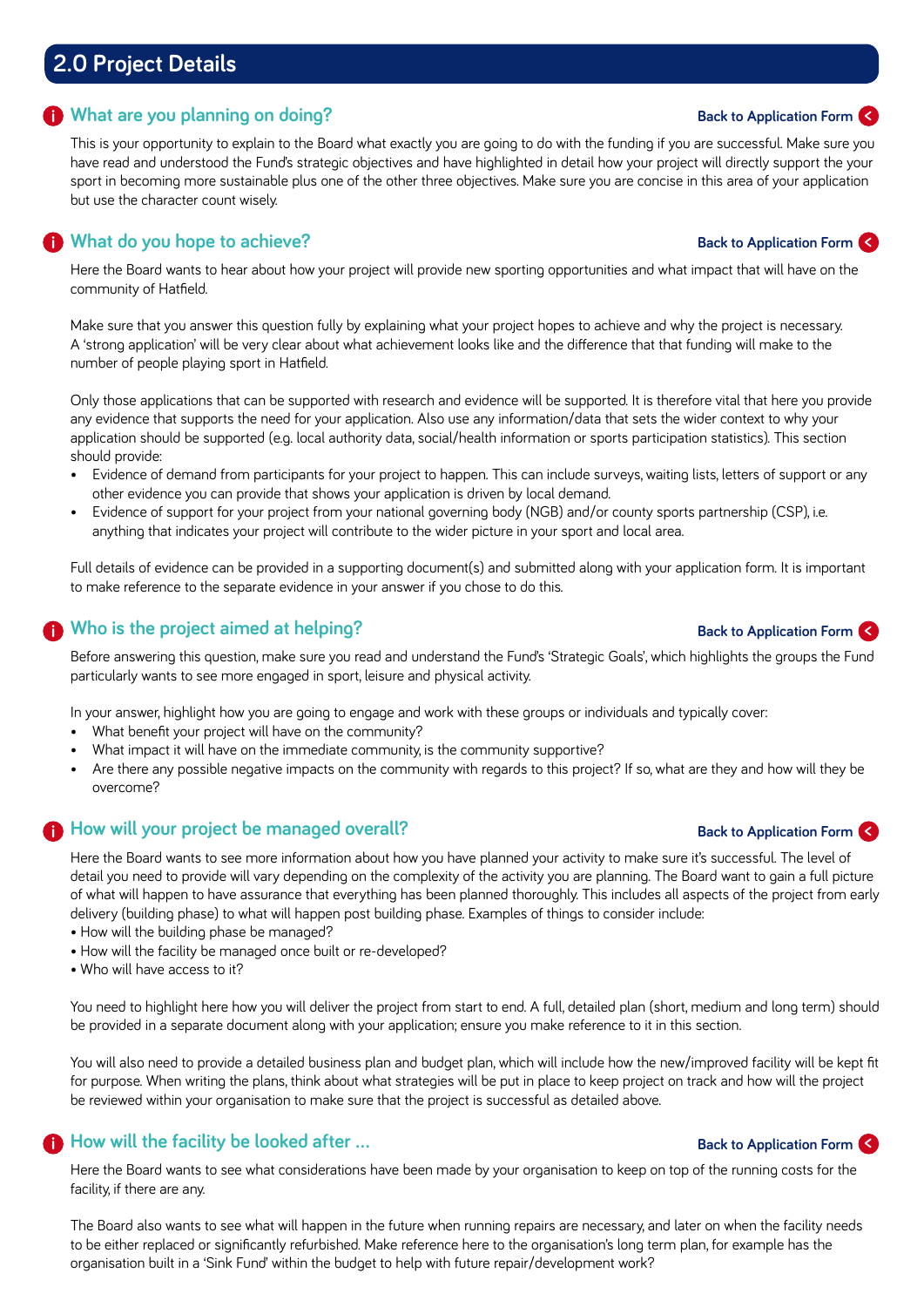# **3.0 About Your Equipment**

#### **Why do you need it? i**

Detail here the impact that the equipment will have on the club. For example, it will help attract new participants, increase the number of coaches, provide an overall better experience for those participating or the current equipment is not fit for purpose.

# **Where are you sourcing it from? i**

Here you need to highlight the research you have done in order to get best value for money. For example, why choose one specific company, have you obtained three quotes for the same products?

#### **How will the equipment be looked after and how will you ensure i that it is replaced after its useful life.**

Here the Board wants to see what considerations have been made by your organisation to keep on top of the running costs for the equipment, if there are any.

The Board also wants to see what will happen in the future when running repairs are necessary, and later on when the equipment needs to be either replaced or significantly refurbished. Make reference here to the organisation's long term plan, for example has the organisation built in a 'Sink Fund' within the budget to help with future equipment repair and/or replacement?

#### **Back to Application Form <**

#### **Back to Application Form <**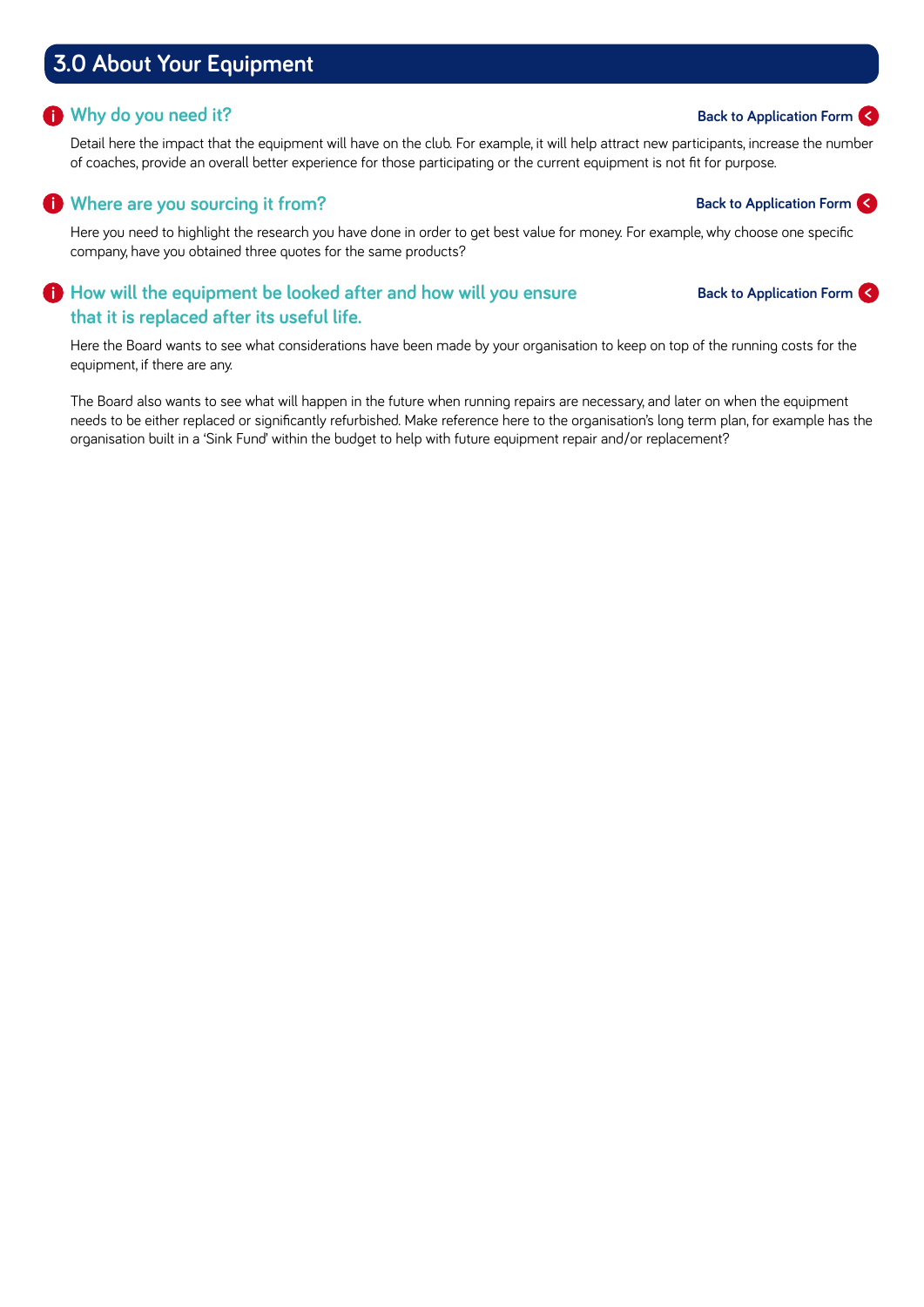# **4.0 About your Membership and Activity Programme**

#### **4.1 Sessions/Participants i**

This is your chance to show exactly how the project can increase participation locally. The Board is looking to see what activity users currently have and what impact this project could have on future participation. It is important to consider and included the combined impact you and your partners will make when completing this section.

NOTE: Figures will be audited by the Board post project and your organisation will be required to provide evidence that the figures you submit here have been reached. It is important, therefore, that your figures are challenging but also realistic; this grid should form part of your organisation's delivery and development plan.

# **4.2 Coaches/Instructors i**

#### **Back to Application Form <**

**Back to Application Form <**

Here the Board is looking to see what impact the project will have on the level/number of coaches/instructors/officials and volunteers. Again, it is important your partners' impact is taken into consideration when completing this section.

NOTE: As in 3.1, figures will be audited by the Board post project and your organisation will be required to provide evidence that the figures you submit here have been reached. As in your previous response, ensure that your figures are challenging yet realistic and use this grid to form part of your organisation's delivery and development plan.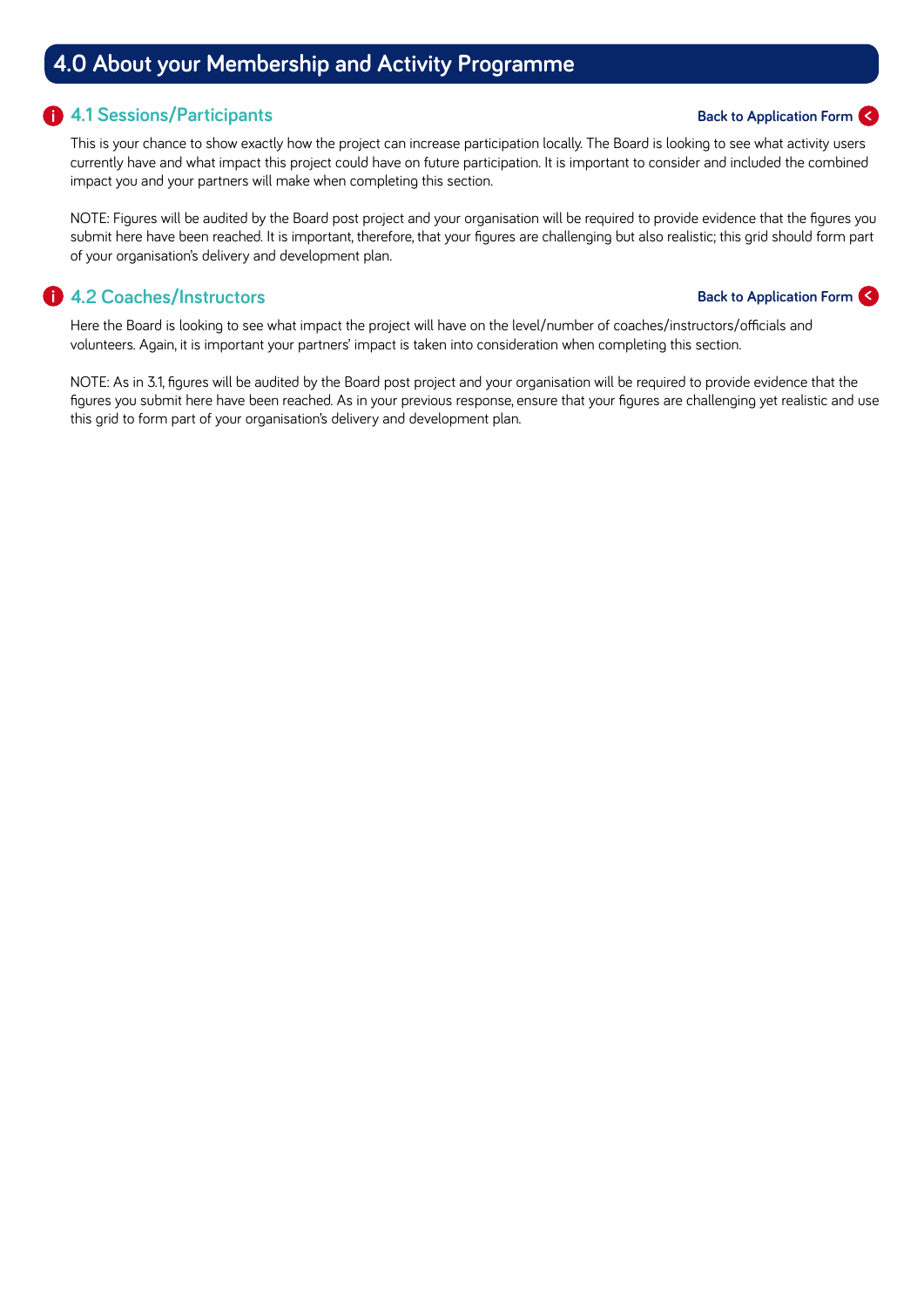# **5.0 Project Financial Details**

Make sure that your application is within the financial constraints that are set out in the criteria document before submitting your application. Any application submitted that is outside of the funding parameters set by the Board will not be considered.

## **5.2 Project Costs i**

These costs should be headline figures only. More detailed figures should be broken down in the main project budget plan, which should accompany this application.

# **5.3 Equipment Costs i**

These costs should be headline figures only. More detailed figures should be broken down in the main project budget plan, which should accompany this application.

## **5.4 Proposed Contributions i**

Evidence of financial support must be in the form of a written letter from specific individuals or organisations. '*Grants from other sources*' only to be included if the application has already been successful and you are guaranteed to be awarded a grant.

# **5.5 Grant Requested i**

To calculate your project costs, add the Project Costs (5.2) to the Equipment Costs (5.3); this will give you your Total Cost.

Use this figure (Total Costs) to then deduct the Total Contribution (5.4) and enter the figure; this should equal the amount you are requesting from the Fund.

# **Back to Application Form <**

#### **Back to Application Form <**

**Back to Application Form <**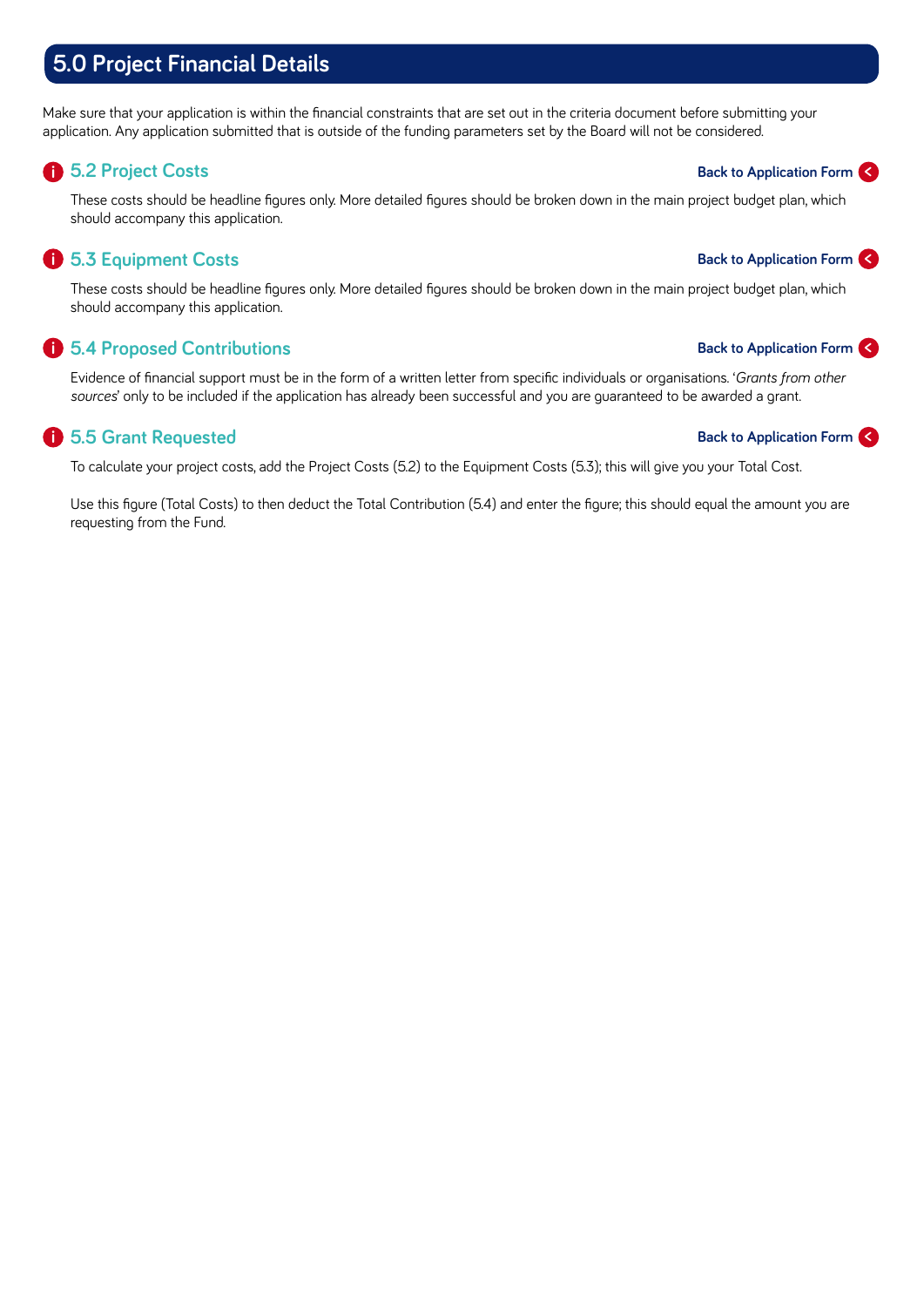# **7.0 References**

#### **References i**

#### **Back to Application Form <**

Your referees should be two individuals who know and support your organisation or club but are not directly involved in it, i.e. they cannot be members.

Whoever you put forward should be aware that you are applying for funding.